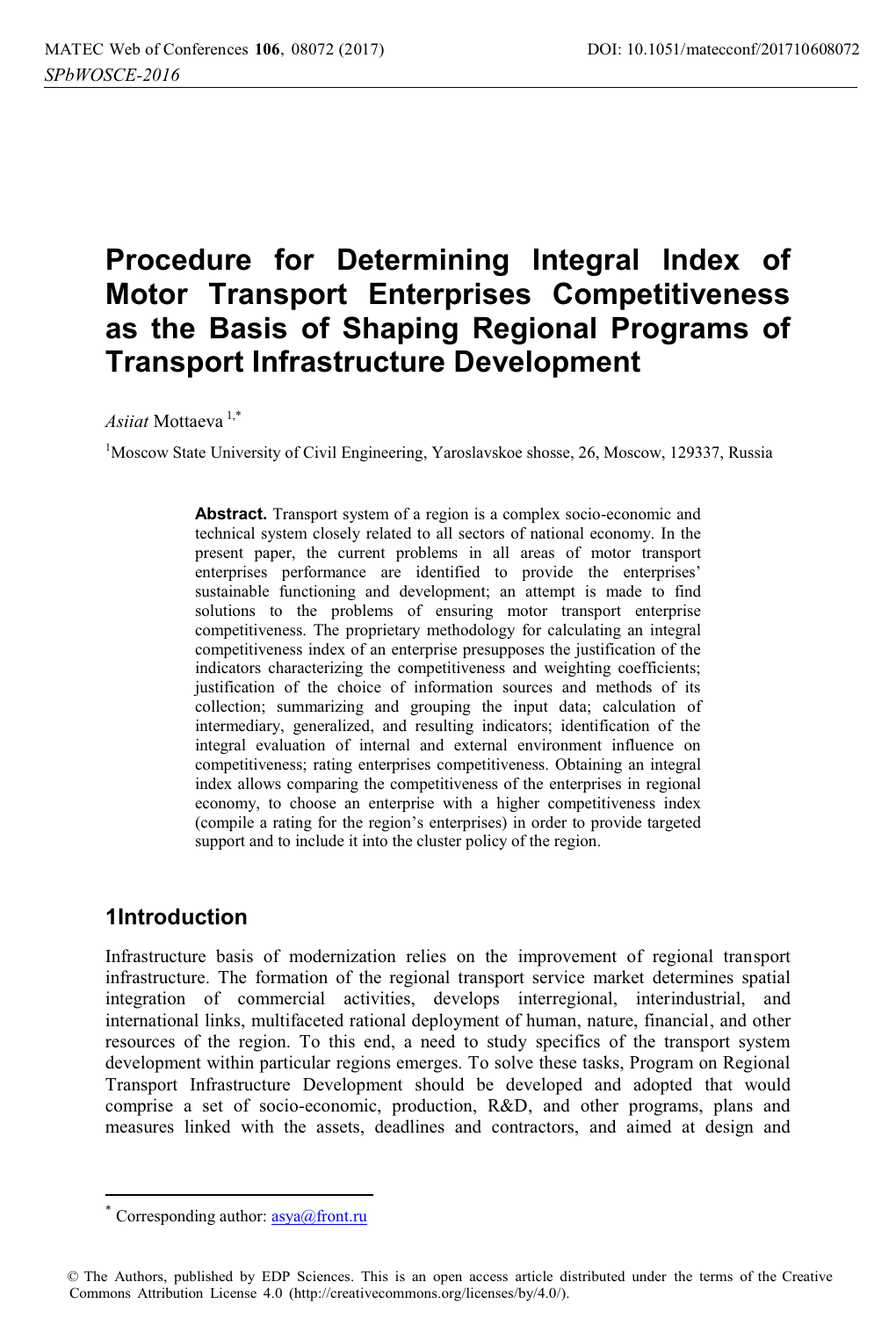implementation of creation and development of an effective transport service system in the region.

Recently, the car park has been redistributed among the subjects of road transport service market in favor of private owners. Continuous growth of cargo traffic flow and increasing competition determine a decrease in the number of big and middle-sized motor transport enterprises (MTE)[3,9,10].

It is very important to identify the current problems in all areas of a MTE performance to ensure its sustainable functioning and development with due regard to the MTE's goals, and within the framework of designed strategies, it is crucial to find the solutions to these problems using the methods at hand and developing new solutions[8,14].

It is quite a challenging task to try to find a solution to problems of ensuring MTE competitiveness without fully comprehending its place in the overall system of business problems the MTE faces.

A permanent problem for aMTE is to increase the profit in a competitive environment. The goal of profit increase can be achieved by step-by-step problem solution.

Since aMTE competitiveness problem is, first of all, associated with the need to solve organizational problems to achieve economic parameters, further organizational and economic issues of aMTE performance are identified and discussed in details.

The problems of a MTE competitiveness are ones of the most important organizational economic problems. These problems include the lack of the recognized model for assessing MTE competitiveness; immaturity of the current models targeted at the industrial enterprises; diversity of indexes of the MTE competitiveness evaluation and their difficulty of formalizing; the suggested methods for evaluating competitiveness of enterprises do not allow accounting for the changes made by MTEsin order to improve their organizational economic performance, including the ones owing to the necessity to reduce the MTE risks, etc.

The problem of a MTE competitiveness is complex. The existing organizational economic approaches to its solution do not solve the problem of ensuring the MTE competitiveness. The results of analysis of a MTE performance in Russia illustrate the need to find the ways to solve the problem of a MTE competitiveness via reduction of MTErisks [1,4,6]

Selection and justification of the indicators and the evaluation criteria are the most crucial stages in developing a MTE competitiveness evaluation methodology. Its correspondence to real settings where the object works is a basic requirement for practical application of a MTE competitiveness evaluation methodology results[2,12, 17]. Insufficient correspondence of the methodology to the real production settings leads to the failure of organizational measures based on this methodology to compete with the methodologies based on experts' experience and intuition. Thus, the challenge is to select the set of indicators that would be, on the one hand, sufficiently justified and complete, but, on the other hand, not very time-consuming for its real use.

### **2 Methodology**

A prerequisite for the methodology to be adequate is the usage of the indicators concerning both internal possibilities and potential of a MTE and a consumer's vision and preferences to the extent permitted by the assets of the enterprise. The evaluation of some indicators 'applicability rests on both the internal information sources and mass media data, as well as on the information about the competitors [5, 7, 18].

In selecting a set of indicators one must not forget that a MTE integral competitiveness indicator characterizes its potential.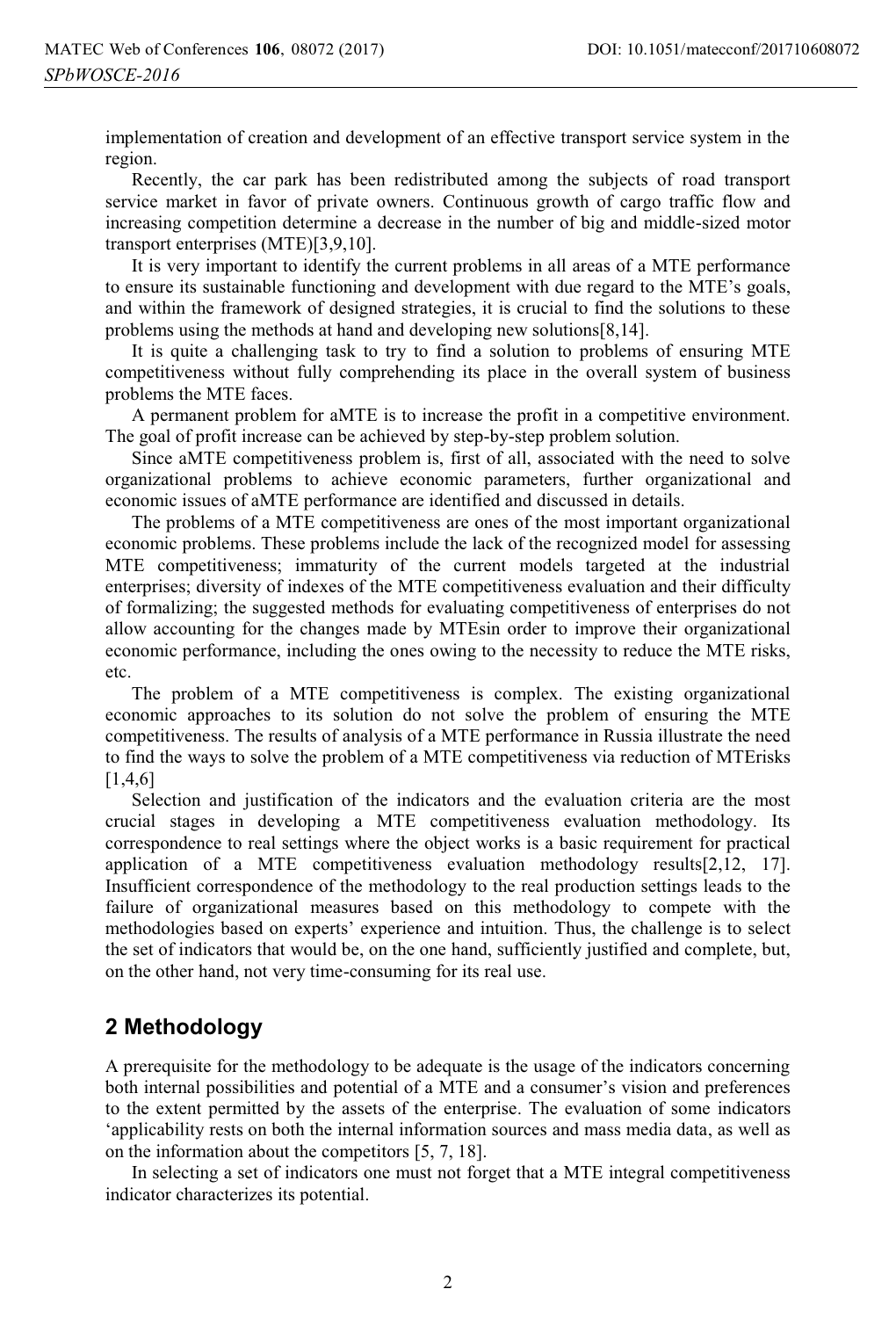For purposes of the present work, it is reasonable to specify the following principles, on the basis of which risk-based MTE competitiveness indexes should be formed [4,13]:

1. Coverage principle– a MTE capability to fully comply with its obligations to its clients in the context of external and internal factors;

2. Consistency principle –evaluation indicators should analyze the influence of unfavorable events on a MTE competitiveness level;

3. Principle of balance of interests, where indicator system should take into account both a MTE's and its clients' interests:

4. Comparability principle means the need to compare the obtained calculated values for the analyzed MTE indicators with the best values of the main competitors (MTE of a strategically competitive group);

5. Principle of simplicity in collecting and calculating describes the use of mathematical tools comprehensible for a wide range of users. This principle is suggested within this research to provide a MTE a sufficient and available tool to evaluate its competitiveness in order to ensure it. This principle should not be applied for large MTEs, since the more complex a research object is, the more parameters are required to its characterization and identification among other similar objects. If this is the case, a large MTE should extend a set of indicators for competitiveness evaluation and deepen their structure, which will inevitably result in increased labor intensity of the calculations.

To choose the adequate set of indicators, for the groups of indicators their compatibility with the principles of a MTE indicators set formation was analyzed in order to meet the requirements of the present paper.

Having analyzed the competitiveness evaluation indicators proposed in the scientific literature we grouped them in Table 1 [4,16]

Having analyzed these and other indicators and compared them by their influence on a MTE integral competitiveness index, and taking into consideration the results of our survey among MTE specialists conducted for the present research, we identified a group of consolidated indicators with their further specifications.

Below a set of summarizing competitiveness factors necessary to achieve the resulting MTE competitiveness indexis discussed, the arguments to justify their choice in a MTE competitiveness evaluation methodology are given, and the calculation methods are presented.

The summarizing indicators of a MTE competitiveness are

- 1. factors characterizing a transport service;
- 2. factors determining a brand of the MTE;
- 3. factors characterizing the MTE market positions:
- 4. factors characterizing the MTE efficiency.

**Table 1.**Results of the analysis of indicator groups compatibility with principles of a MTE competitiveness indicator sets formation.

| Generalized groups of<br>competitiveness indicators            | Principles of MTE competitiveness indicator formation |                          |                                            |                            |                                                                   |  |  |
|----------------------------------------------------------------|-------------------------------------------------------|--------------------------|--------------------------------------------|----------------------------|-------------------------------------------------------------------|--|--|
|                                                                | coverage<br>principle                                 | consistency<br>principle | principle<br>of balance<br>of<br>interests | comparability<br>principle | principle<br>of<br>collection<br>and<br>calculation<br>simplicity |  |  |
| Resource efficiency<br>(production means,<br>financial, human) | no                                                    | no                       | no                                         | yes                        | no                                                                |  |  |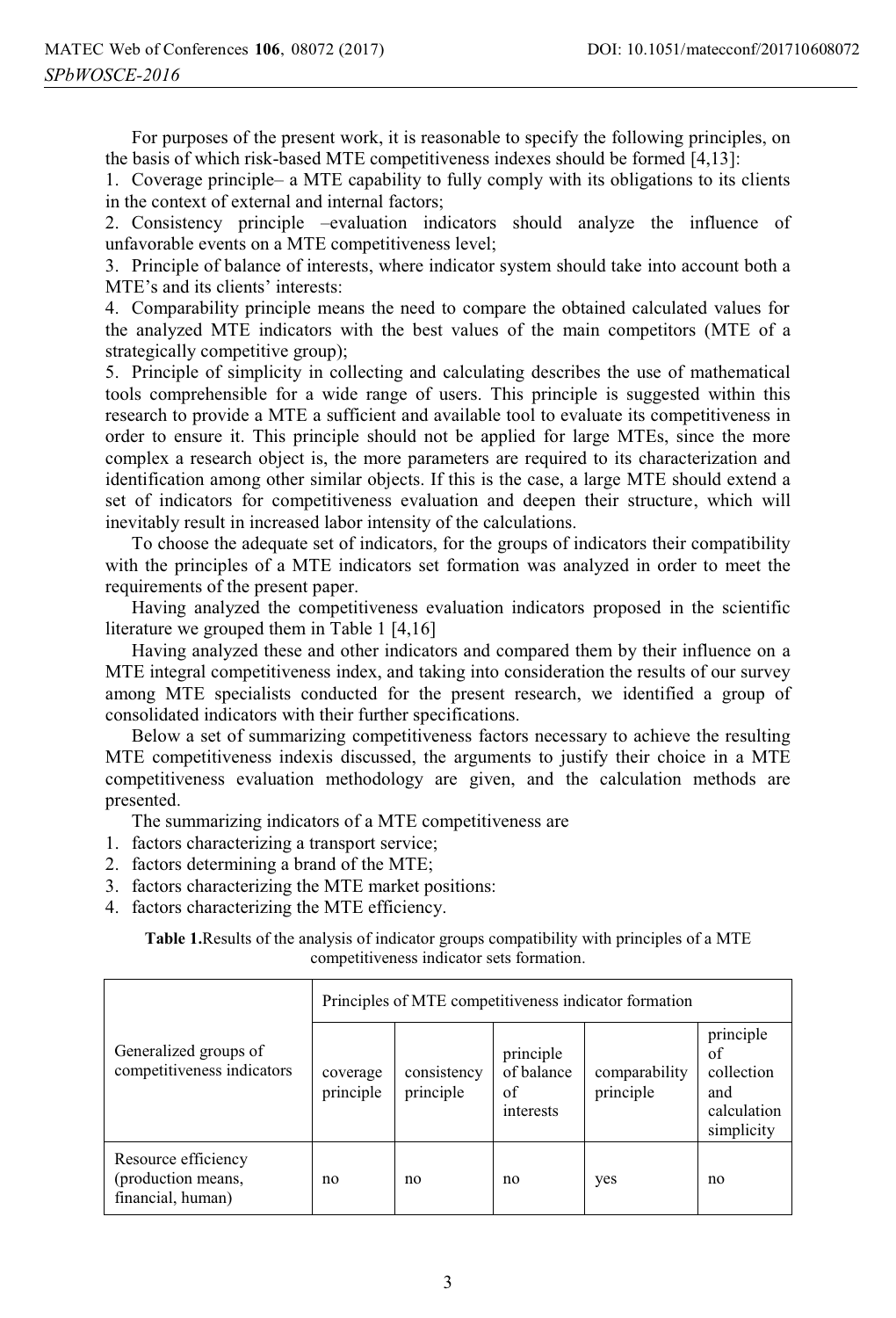| Effectiveness of work in<br>separate performance areas<br>(purchase, production,<br>innovation, marketing, sale,<br>$etc.$ ) | no  | no  | no  | yes | no  |
|------------------------------------------------------------------------------------------------------------------------------|-----|-----|-----|-----|-----|
| Stability of an enterprise                                                                                                   | yes | yes | no  | no  | no  |
| Goods/service<br>competitiveness                                                                                             | yes | yes | yes | yes | yes |
| Occupied competitive<br>position                                                                                             | yes | yes | yes | yes | yes |
| Image, media image,<br>popularity, recognition                                                                               | yes | yes | yes | yes | yes |

No— indicator group does not correspond to the principle; yes— indicator group corresponds to the principle.

To calculate the resulting MTE competitiveness index following the principle of adequate MTE competitiveness evaluation methodology an additive function should be applied as the most easily available for calculation and lacking any disadvantages of multiplicative function when a zero value of one of the indicators results in zero value for the resulting competitiveness indicator.

The formula to calculate a MTE competitiveness index [4,15]is as follows:

$$
C_{MTE} = C_{TS}X_1 + I_1X_2 + I_{MS}X_3 + I_{OF}X_4 \tag{1}
$$

Where  $C_{MTE}$  is aMTE resulting competitiveness index,  $C_{MTE} \in (0,1]$ ;

*CTS* is market model standardized value of competitiveness index of a transport service;

 $I<sub>I</sub>$  is is model standardized value of the MTE image indicator;

*I<sub>MS</sub>* isis model standardized value of the MTE relative market share indicator;

 $I_{OF}$  isis model standardized value of the MTE obligation fulfillment indicator;

x*i*is weighting coefficient value belonging to *i*-evaluative indicator.

Depending on the MTE evaluation method it is necessary to consider the industry to which belongs this or that enterprise under discussion. For a MTE a key factor determining its competitiveness is transport service (TS). In this paper TS is defined as a result of a MTE performance aimed to satisfy the cargo owners' needs for transporting the cargo, additional associated services, as well as to provide the warranties of quality for the services and compensate for the damage in case of the unsafe shipment due to a fault of the MTE workers.

With the multifacetedness of the quality indexes, the following set of indicators is believed to be necessary and efficient to calculate TS quality indexes:

1) time keeping in shipment (*TK<sub>S</sub>*);

2) safety of the transported cargoes  $(S_{TC})$ ;

Here is the formula to calculate the indicators  $Q_{TS}[4]$ :

$$
Q_{TS} = TK_S i + S_{TC} j \tag{2}
$$

Where  $Q_{TS}$  is TS quality indicators;

 $TK<sub>S</sub>$  is the standardized value of shipment time keeping indicator;

 $S_{TC}$  is the standardized value of transported cargo safety indicator;

*i*, *j* are the weighting values of  $Q_{TS}(\Sigma i, j=1)$ ;

Since the indicators have different values, one needs to standardize them to use an additive function. The analysis of the suggested indicators witnesses the sufficiency of the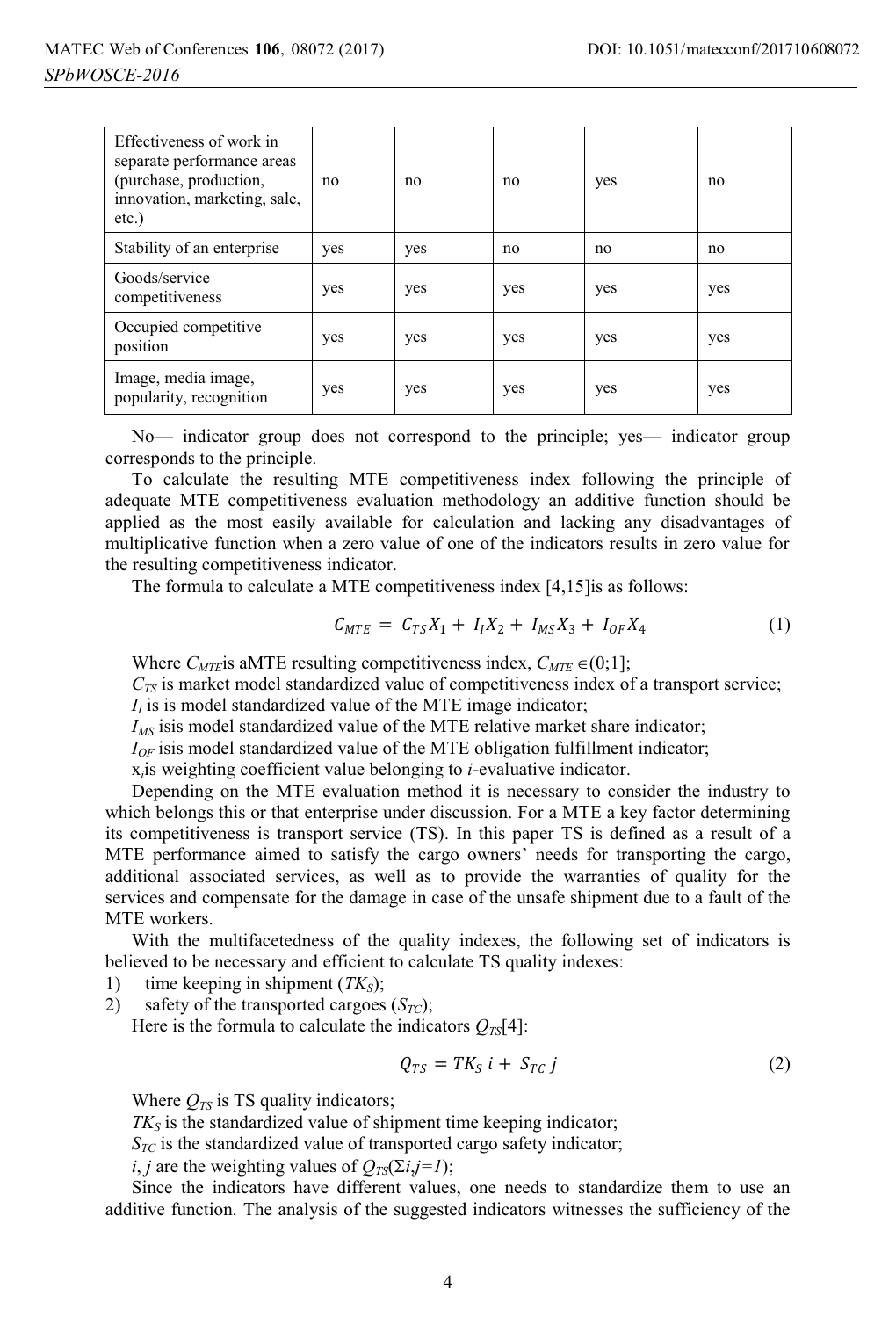indicators proposed for the calculation. The economic indicators should be considered as TS quality indicators together with the time keeping and safety indicators.

Shipment cost efficiency indicators are one of the most important for a MTE, since they reflect the efficiency of the shipment process, although they are the least interesting for the cargo owners.

It should be noted that to calculate an integral indicator the following indicators are used here: TS purchase price, as well as the consumption expenses, which are more available for calculation and more important for the cargo owners (a MTE clients);service quality; technical level of the vehicles in accordance with their value-added use; personnel potential, that is the potential of knowledge and management skills ensuring the MTE development; range of assortment of the MTE additional associated services characterizing the MTE marketing potential; quality warranties or support service; image is important to support and maintain the positive perception of the MTE by the future clients, including with the official MTE web-site; MTE reference in mass media or public recommendations in other information sources; publicity of an open list of client-companies whose names are popular (brand, known trademark) and which use the MTE services, allowing to inform a wide audience on this fact officially; market shares one of the key indicators among an enterprise competitiveness evaluation methodologies suggested by different authors in scientific literature; MTE shipment volume; obligation fulfillmentis a completely new MTE competitiveness factor suggested by the author based on the results of the present research. Due to the specificity of its business activities, the MTE is liable to take care of the shipped cargo in terms of the price for the service and the value of the cargo, which may exceed TS value in several times.

The research of a MTE business activities at the present paper reveals that consumption expenses are the least valuable in the structure of the MTE competitiveness. At the same time one cannot but take this indicator into account.

The present paper considers small enterprises with narrow specialization due to the impossibility (expensiveness) to serve the vehicles of different purposes. These enterprises (individual entrepreneurs) rely on the market price in the segments of their business activities in choosing the price formation method. Some MTEs owing their regular customers and thus steadily developing could afford the price higher than the market one. The best value of the price corresponds to its minimum value. The generalized TS competitiveness index decreases with the exceeding price consumption indicator.

The suggested indicators are important for the cargo owners wishing to save money in choosing a small MTE. Typically, the recommendations to work with several MTEs could become crucial in searching for the information about them.

MTE TS evaluation indicators are schematically summarized in Figure 1 [4]

#### **3 Conclusion**

Cluster approach to the spatial distribution organization, as shown above, accumulates the forces of the MTE in particular regions limited by transport distribution centers of the region.

The obtained integral index could serve the basis for the ratings of enterprises and could be used as a criterion for targeted support or for enterprise selection in regional specialpurpose programs of transport infrastructure development support in the region [5].

The methodology of MTEs rating (Mottaeva, 2012) presupposes the following steps:

- 1. Selection of enterprises to rate and compare.
- 2. Justification of indicators and groups of rational and acquired competitiveness factors.
- 3. Standardization of different indicators allowing measuring the result.
- 4. Summarizing and grouping the input data.